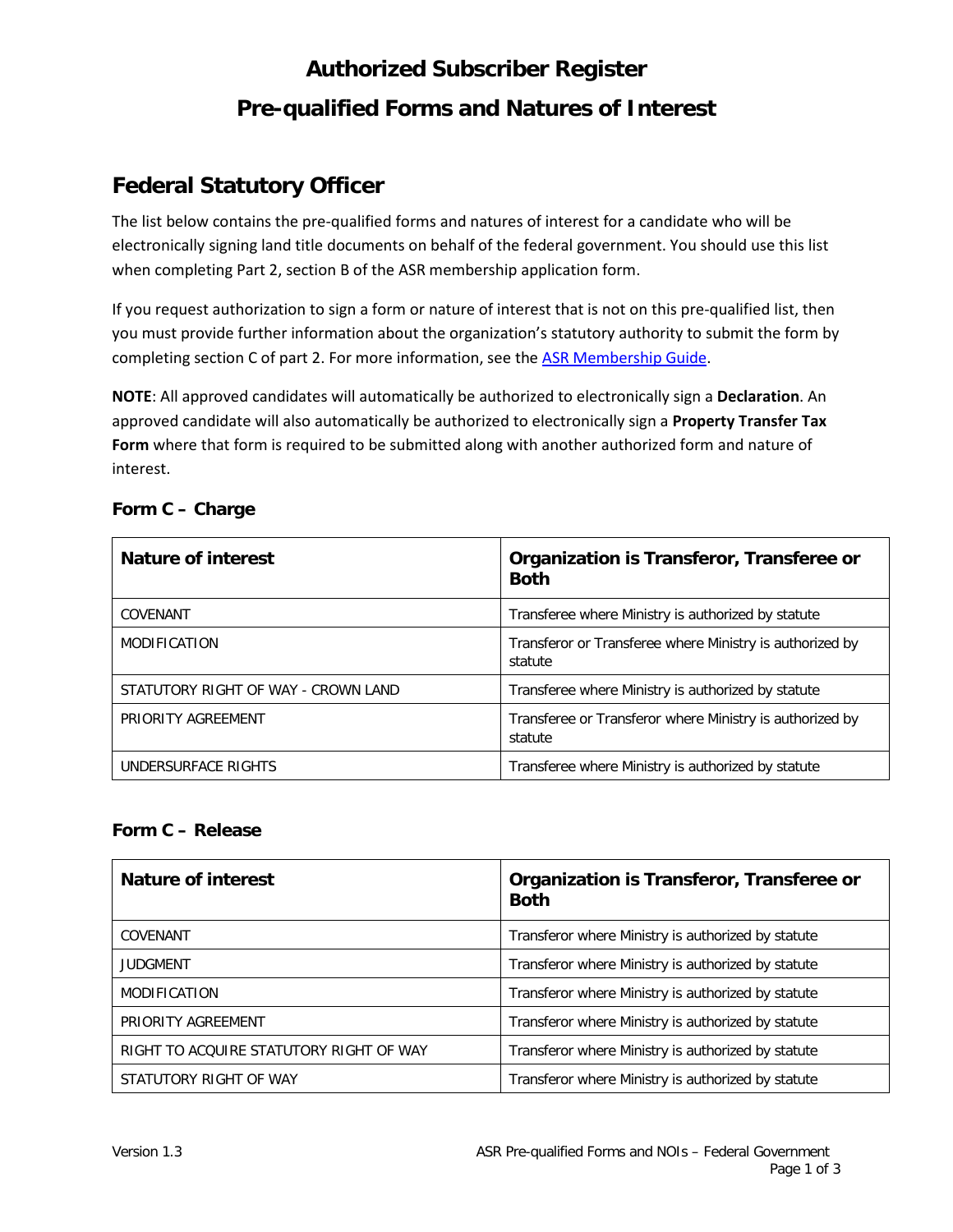### **Authorized Subscriber Register**

# **Pre-qualified Forms and Natures of Interest**

| TIMBER AGREEMENT    | Transferor where Ministry is authorized by statute |
|---------------------|----------------------------------------------------|
| TREATY FIRST NATION | Transferor where Ministry is authorized by statute |

#### **Form 17 – Fee Simple**

| <b>Nature of Interest</b>                                                          | Organization is Transferor, Transferee or<br><b>Both</b> |
|------------------------------------------------------------------------------------|----------------------------------------------------------|
| CHANGE OF ADDREESS                                                                 | Transferee where Ministry is authorized by statute       |
| FIRST NATIONS LANDS TITLE (must be accompanied by a<br>Property Transfer Tax Form) | Transferee where Ministry is authorized by statute       |
| EXPROPRIATION ACT - NOTICE OF CONFIRMATION<br>(FEDERAL)                            | Transferee where Ministry is authorized by statute       |
| FEDERAL GRANT OF LAND                                                              | Transferee where Ministry is authorized by statute       |

### **Form 17 – Charge, Notation or Filing**

| <b>Nature of Interest</b>                                         | Organization is Transferor, Transferee or<br><b>Both</b> |
|-------------------------------------------------------------------|----------------------------------------------------------|
| APPLICATION FOR DUPLICATE OF INDEFEASIBLE TITLE                   | Transferee where Ministry is authorized by statute       |
| AIRPORT ZONING REGULATIONS                                        | Transferee where Ministry is authorized by statute       |
| AMENDMENT OF FEDERAL NOTICE OF INTENTION TO<br><b>EXPROPRIATE</b> | Transferee where Ministry is authorized by statute       |
| CANADA LAND SURVEY PLAN                                           | Transferee where Ministry is authorized by statute       |
| <b>CERTIFICATE OF CHARGE</b>                                      | Transferee where Ministry is authorized by statute       |
| <b>CHANGE OF ADDRESS</b>                                          | Transferee where Ministry is authorized by statute       |
| FEDERAL GRANT AMENDMENT                                           | Transferee where Ministry is authorized by statute       |
| <b>JUDGMENT</b>                                                   | Transferee where Ministry is authorized by statute       |
| NAVIGABLE WATERS PROTECTION ACT                                   | Transferee where Ministry is authorized by statute       |
| NOTICE OF INTENTION TO EXPROPRIATE (FEDERAL)                      |                                                          |
| RESERVATION - COVENANT                                            | Transferee where Ministry is authorized by statute       |
| <b>RESERVATION - EASEMENT</b>                                     | Transferee where Ministry is authorized by statute       |
| <b>RESERVATION - LIFE ESTATE</b>                                  | Transferee where Ministry is authorized by statute       |
| RESERVATION - STATUTORY RIGHT OF WAY                              | Transferee where Ministry is authorized by statute       |
| TIMBER RESERVATION                                                | Transferee where Ministry is authorized by statute       |